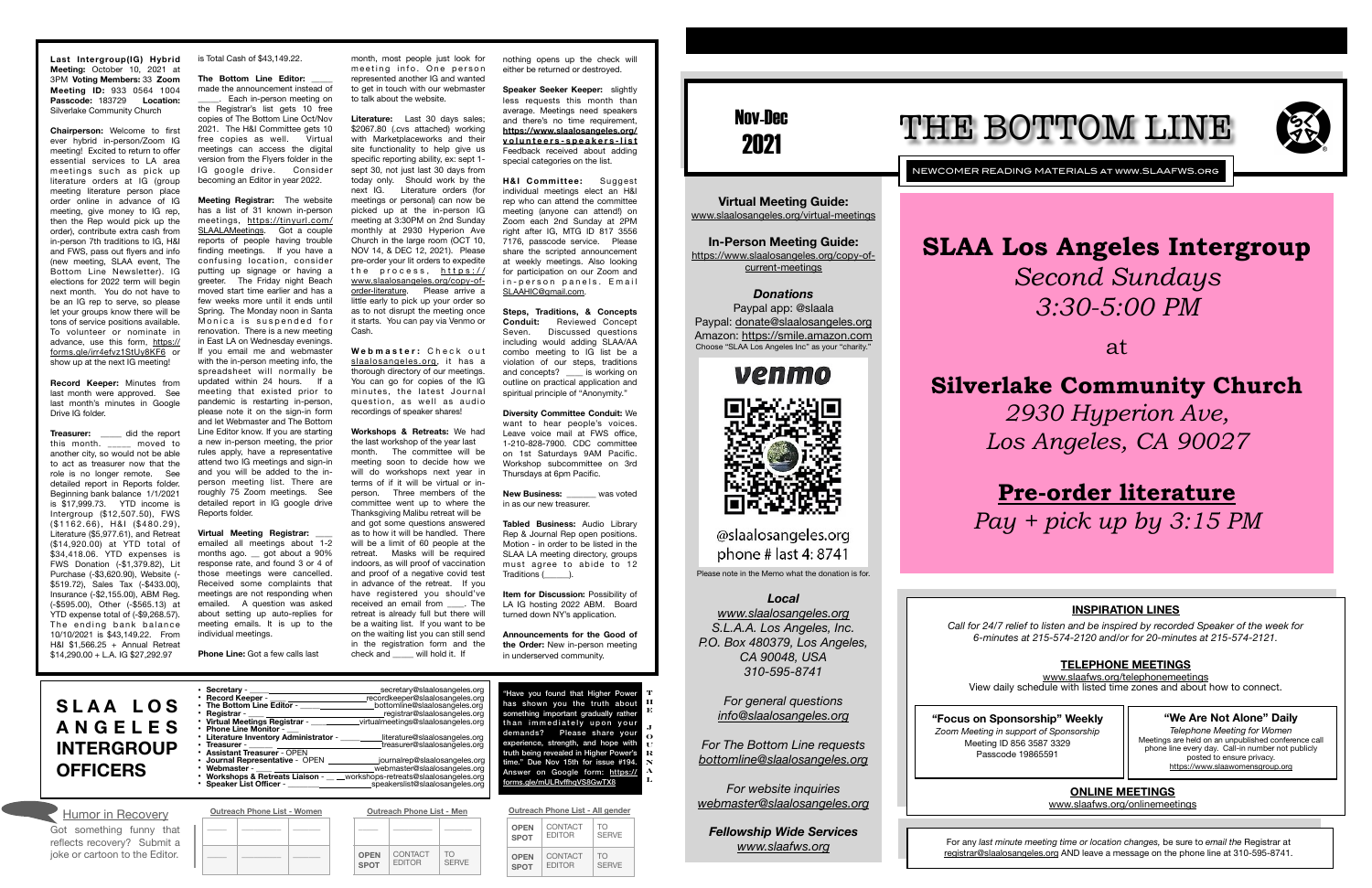e right of the main entrance door or the ifinders is locked, as staff are not always nain locked during meetings. - Registrar *meeting wasn't there in person when someone showed up the other day. Only one report so far. - Webmaster*

lay of the month only. Get there early to an attend. This is the Intergroup ergroup Reps from each meeting in LA and beyond.

**Hiven. Newcomer Focus.** 

peaker and a Step from the SLAA basic

Parking at Weho Library on San Vicente.

| <b>DAY</b>                                                            | <b>TIME</b>                               | IN PERSON OR HYBRID   LOCATION                |                                                                                                                      | <b>NAME OF MEETING</b>                                                           | <b>COMMENTS</b>                                                                                                                                                                                                                           |
|-----------------------------------------------------------------------|-------------------------------------------|-----------------------------------------------|----------------------------------------------------------------------------------------------------------------------|----------------------------------------------------------------------------------|-------------------------------------------------------------------------------------------------------------------------------------------------------------------------------------------------------------------------------------------|
| <b>SUNDAY</b>                                                         | 8:30<br>AM                                | In-Person<br>Only                             | Los Angeles State Historic Park<br>1245 N. Spring St.<br>Los Angeles, CA 90012                                       | <b>Focus on Sprituality</b>                                                      | 10 minute speaker, then shares. We meet at<br>Entrance is at Mesangers St and Spring. Exa<br>-118.2292796 . We do 10 min meditation. 10<br>to bring something to sit on - the grass is usu<br>welcome. You can park in the metered parkin |
| <b>SUNDAY</b>                                                         | 11:00<br>AM                               | In-Person<br>Only                             | <b>West Hollywood Recovery Center</b><br>room 1<br>626 N Robertson Blvd<br>West Hollywood, CA 90069                  | Serenity on Sundays                                                              | Closed meeting. All genders. Speaker and<br>Policy on Masks.                                                                                                                                                                              |
| <b>SUNDAY</b>                                                         | 1:00<br><b>PM</b>                         |                                               | <b>Pathfinders Club</b><br>3367 Glendale Boulevard<br>Los Angeles, CA 90039                                          | Sunday 1pm Men's<br>Stag                                                         | Men's Stag - Enter through door to the rig<br>back door in alley if main door to Pathfind<br>present in the office, that day may remain<br>Warning, heard one anecdote that the me<br>someone showed up the other day. Only of            |
| <b>SUNDAY</b>                                                         | 4:00<br><b>PM</b>                         | In-Person<br>Only                             | Presbytarian Church<br>5751 Platt Ave, Woodland Hills<br>91367                                                       | <b>Step Study</b>                                                                | <b>Will Re-Start November 7th</b><br><b>One Hour Step Study</b>                                                                                                                                                                           |
| <b>SUNDAY</b><br><b>Once Per</b><br><b>Month Only!</b>                | 3:30P<br>M<br><b>Once</b><br>Per<br>Only! | BOTH In-<br><b>Month Person AND</b><br>Online | <b>Silverlake Community Church</b><br>Fellowship Hall (INSIDE BUILDING)<br>2930 Hyperion Ave<br>Los Angeles CA 90027 | Once-Per-Month SLAA<br><b>LOS ANGELES</b><br><b>INTERGROUP</b><br><b>MEETING</b> | Once Per Month Only! Second Sunday of<br>sign in, get literature, etc. Anyone can a<br>meeting for SLAA Los Angeles. Intergr<br>vote on issues that affect LA SLAA and                                                                    |
| <b>SUNDAY</b>                                                         | 4:00<br><b>PM</b>                         | In-Person<br>Only                             | SHARE!<br>6666 Green Valley Circle<br>Culver City, CA 90203                                                          | Newcomers "A Path to<br><b>Healthy Relationships"</b>                            | Starts 7/18. Co-Ed. Speaker. Chips Given                                                                                                                                                                                                  |
| <b>MONDAY</b>                                                         | 7:30<br>AM                                | <b>BOTH In-</b><br>Person AND<br>Online       | Harmony Toluca Lake Church<br>4301 Cahuenga Blvd<br>Toluca Lake, CA 91602                                            | "Thank God it's<br>Monday: Valley<br>Edition"                                    | 1 Hour. Alternates between a guest speak<br>Text.                                                                                                                                                                                         |
| <b>MONDAY</b>                                                         | 8:30<br>AM                                | In-Person<br>Only                             | <b>West Hollywood Recovery Center</b><br>626 N Robertson Blvd<br>West Hollywood, CA 90069                            | Thank God It's Monday All gender.                                                | No size limit, but please bring a mask. Pa                                                                                                                                                                                                |
| <b>MONDAY</b><br><b>Women and</b><br><b>Non-Binary</b><br><b>Only</b> | 10:00<br>AM                               | <b>BOTH In-</b><br>Person AND<br>Online       | <b>Pathfinders Club</b><br>3367 Glendale Boulevard<br>Los Angeles, CA 90039                                          | <b>Women and Non-</b><br><b>Binary Monday</b>                                    | Women and Non-Binary Only                                                                                                                                                                                                                 |
| <b>MONDAY</b>                                                         | <b>Noon</b>                               | In-Person<br>Only                             | <b>Colorado Center</b><br>2500 Broadway Avenue<br>Santa Monica, CA 90404                                             | <b>Building Relationships</b>                                                    | <b>One Hour. All Gender. Group Sharing. Cl</b><br>Refurbishing the meeting room. Should re                                                                                                                                                |
| <b>MONDAY</b>                                                         | 7:00<br><b>PM</b>                         | BOTH In-<br>Person Only                       | Downtown SHARE!<br>425 S Broadway<br>Los Angeles, CA 90013                                                           | All Welcome<br>Downtown                                                          | All Gender. Chips Given. Newcomer Focu<br>up at least 5 minutes before the meeting.<br>monitored. Our greeter will be at the door.                                                                                                        |

et at the Northwest corner of the park. Exact coordinates are 34.0700275, . 10 min share. and open sharing. You need  $\frac{1}{2}$  usually wet. And it gets sunny- umbrella is arking lot or on the street for free.

and Sharing. Meditation. LA County

*One Hour. All Gender. Group Sharing. CURRENTLY SUSPENDED Refurbishing the meeting room. Should resume 10/19/2021*

Focus. NOTE To attendees: please show ing. For safety reasons access is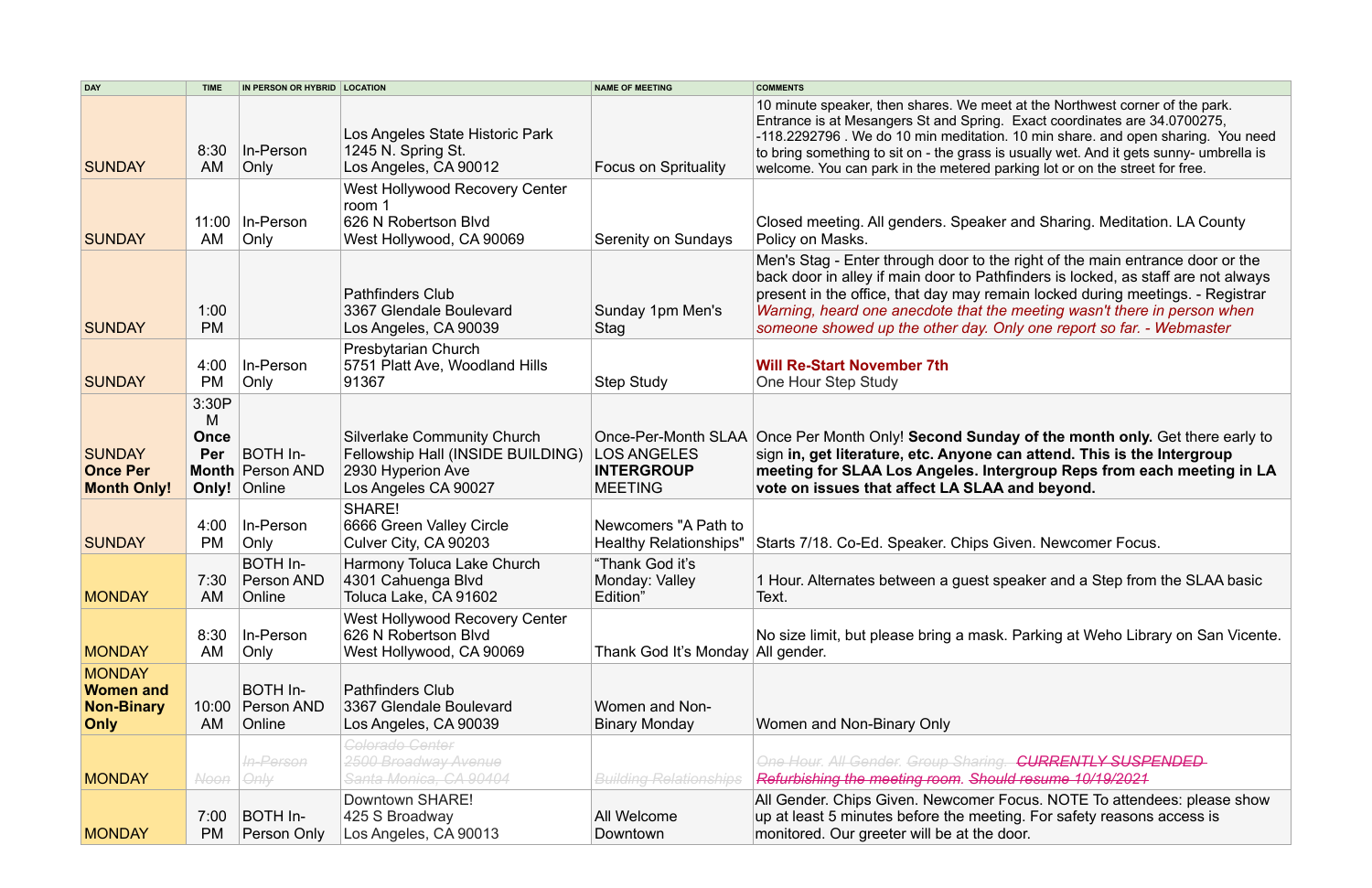All Gender Literature Study. Chips Given Closed. Please bring a mask and be prepared to sit outdoors in the enclosed courtyard, depending on the number of participants. Note: Normally 1-5 People Meet in Person. Note: Normally 1-5

All Gender. C - Closed Meeting, H - Handicapped Access, N - Newcomer Focus, SP - Speaker Meeting, B - Book Study, L - Literature Meeting, K - Chips Given

Il Addicts Welcome / Masks Required.

| <b>TUESDAY</b>                                                         | 7:30<br>AM        | In-Person<br>Only<br><b>MEETING</b>     | <b>Farmers Market Community Room</b><br>3rd and Fairfax<br>6333 W. 3rd Street<br>RE-OPENED! LA, CA 90036               |                                         | All gender. Speaker/Book/Sharing. 1 Hour. MEETING RE-OPENED!                                                                                                                                                                                              |
|------------------------------------------------------------------------|-------------------|-----------------------------------------|------------------------------------------------------------------------------------------------------------------------|-----------------------------------------|-----------------------------------------------------------------------------------------------------------------------------------------------------------------------------------------------------------------------------------------------------------|
| <b>TUESDAY</b><br><b>Women and</b><br><b>Non-Binary</b><br><b>Only</b> | 10:00<br>AM       | BOTH In-<br>Person AND<br>Online        | <b>Pathfinders Club</b><br>3367 Glendale Boulevard<br>Los Angeles, CA 90039                                            | Women and Non-<br><b>Binary Tuesday</b> | Women and Non-binary ONLY                                                                                                                                                                                                                                 |
| <b>TUESDAY</b>                                                         | 7:00<br><b>PM</b> | <b>BOTH In-</b><br>Person AND<br>Online | St. Luke's Evangelical Lutheran<br>Church,<br>5633 E Wardlow Rd<br>Long Beach, CA 90808                                | Long Beach 7 pm<br>Study St Luke's      | All Gender Literature Study. Chips Given Closed. Please bring a mask an<br>prepared to sit outdoors in the enclosed courtyard, depending on the num<br>participants. Note: Normally 1-5 People Meet in Person. Note: Normally '<br>people meet in person. |
| <b>TUESDAY</b>                                                         | 7:30<br><b>PM</b> | In-Person<br>Only                       | Neighborhood Unitarian Universalist<br>Church<br>301 N. Orange Grove Blvd, Room<br>25 (upstairs)<br>Pasadena, CA 91103 |                                         | All Gender. C - Closed Meeting, H - Handicapped Access, N - Newcomer<br>SP - Speaker Meeting, B - Book Study, L - Literature Meeting, K - Chips G                                                                                                         |
| <b>WEDNESDAY</b>                                                       | 8:30<br>AM        | BOTH In-<br>Person AND<br>Online        | <b>West Hollywood Recovery Center</b><br>626 N Robertson Blvd<br>West Hollywood, CA 90069<br>online ID: 88066048247    | <b>Healthy Relationships</b>            | Will be both online and in-person. For online password, email:<br>WeHoRecoverySLAA@Gmail.com.                                                                                                                                                             |
| <b>WEDNESDAY</b>                                                       | 5:15<br><b>PM</b> | BOTH In-<br><b>Person AND</b><br>Online | Church of the Epiphany<br>2808 Altura St<br>Los Angeles, CA 90013                                                      | Anorexia & Love<br>Avoidance            | All Gender. Open Meeting. 1 Hour.                                                                                                                                                                                                                         |
| <b>WEDNESDAY</b><br>Men only                                           | 5:30<br><b>PM</b> | In-Person                               | <b>Farmers Market Community Room</b><br>3rd and Fairfax<br>6333 W. 3rd Street<br>LA, CA 90036                          | <b>Fantasy Island</b>                   | Men's Stag. 1 Hour. Everyone Shares.                                                                                                                                                                                                                      |
| <b>WEDNESDAY</b><br>Women only                                         | 6:00<br><b>PM</b> | <b>BOTH In-</b><br>Person AND<br>Online | <b>Atlantic Alano Club</b><br>600-1/2 Redondo Ave<br>Long Beach, CA 90814<br>online ID: 86479319674                    | <b>Healing Hearts</b>                   | Women only                                                                                                                                                                                                                                                |
| <b>WEDNESDAY</b>                                                       | 7:30<br><b>PM</b> | In-Person<br>Only                       | <b>West Hollywood Recovery Center</b><br>626 N Robertson Blvd<br>West Hollywood, CA 90069                              | <b>Restored to Sanity</b>               | Steps 1 2 & 3 in the Day We Are in. All Addicts Welcome / Masks Require<br>Park at Library on San Vicente.                                                                                                                                                |
| <b>WEDNESDAY</b>                                                       | 8:30<br><b>PM</b> | In-Person<br>Only                       | <b>Pathfinders Club</b><br>3367 Glendale Boulevard<br>Los Angeles, CA 90039                                            | Meditation                              | <b>All Gender</b>                                                                                                                                                                                                                                         |
| <b>THURSDAY</b>                                                        | 6:00<br><b>PM</b> | In-Person<br><b>ONLY</b>                | <b>SilverlakeCommunity Church</b><br>2930 Hyperion Ave.<br>Los Angeles, CA 90027                                       | <b>Brunswick Patio</b>                  | Outdoors in an ampitheater, socially distanced. 1.5 hour, 20 minute speak<br>tag-pass sharing on a topic. Chips given for time and for steps. Birthdays<br>celebrated.                                                                                    |

# Hour. MEETING RE-OPENED!